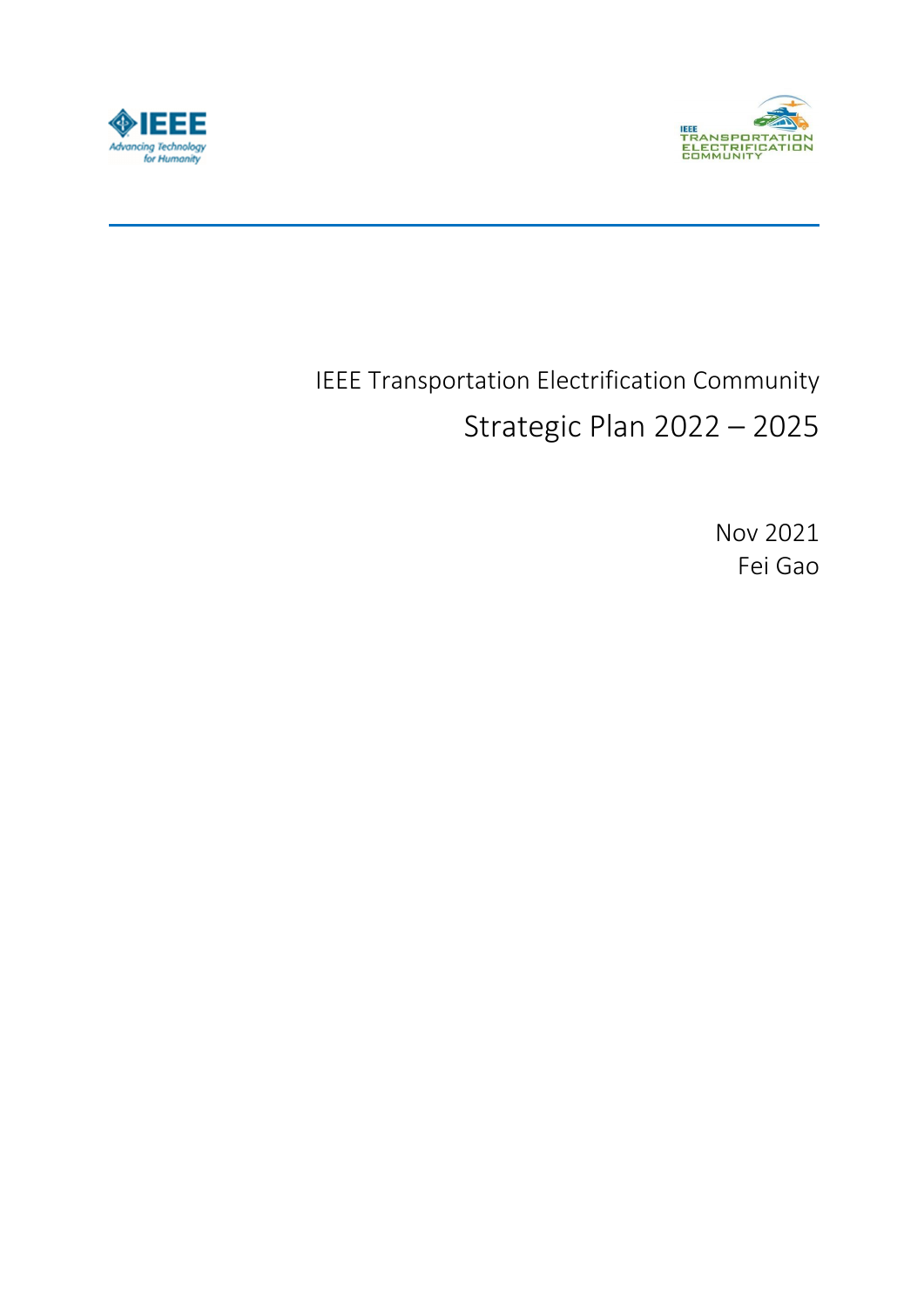

### *2021 Strategic Planning Committee Members*

Bruno Lequesne, TEC Chair Yaobin Chen, TEC Past Chair Philip Krein, TEC Past Chair Burak Ozpineci, IAS Representative to TEC Fei Gao, IES Representative to TEC, and TEC SPC Chair Robert Rassa, AESS Representative Robert Lyons, SC Representative Mike Kelly, TEC Executive Director Alicia Tomaszewski, TEC Project Manager

### *2021 TEC Steering Committee and Standing Committees*

- Chair: Bruno Lequesne
- Secretary: Suresh Gopalakrishnan
- Treasurer: Kiruba Haran
- Standards Committee (and SA representative) Farid Katiraei
- Education Committee Eric Cheng
- Membership and Local Group Committee Zedong Zheng
- Conference Committee (and IES representative) Fei Gao
- Publicity Committee Lee Stogner
- Publications Committee Jason Lai
- ITSS Representative ‐ Hadj Hamma Tadjine
- PELS Representative Peter Wilson
- PES Representative David Tuttle
- IAS Representative Burak Ozpineci
- AESS Representative –Robert Rassa
- SC Representative Robert Lyons

#### *Administrative support:*

- Mike Kelly, TEC Executive Director
- Alicia Tomaszewski, TEC Project Manager

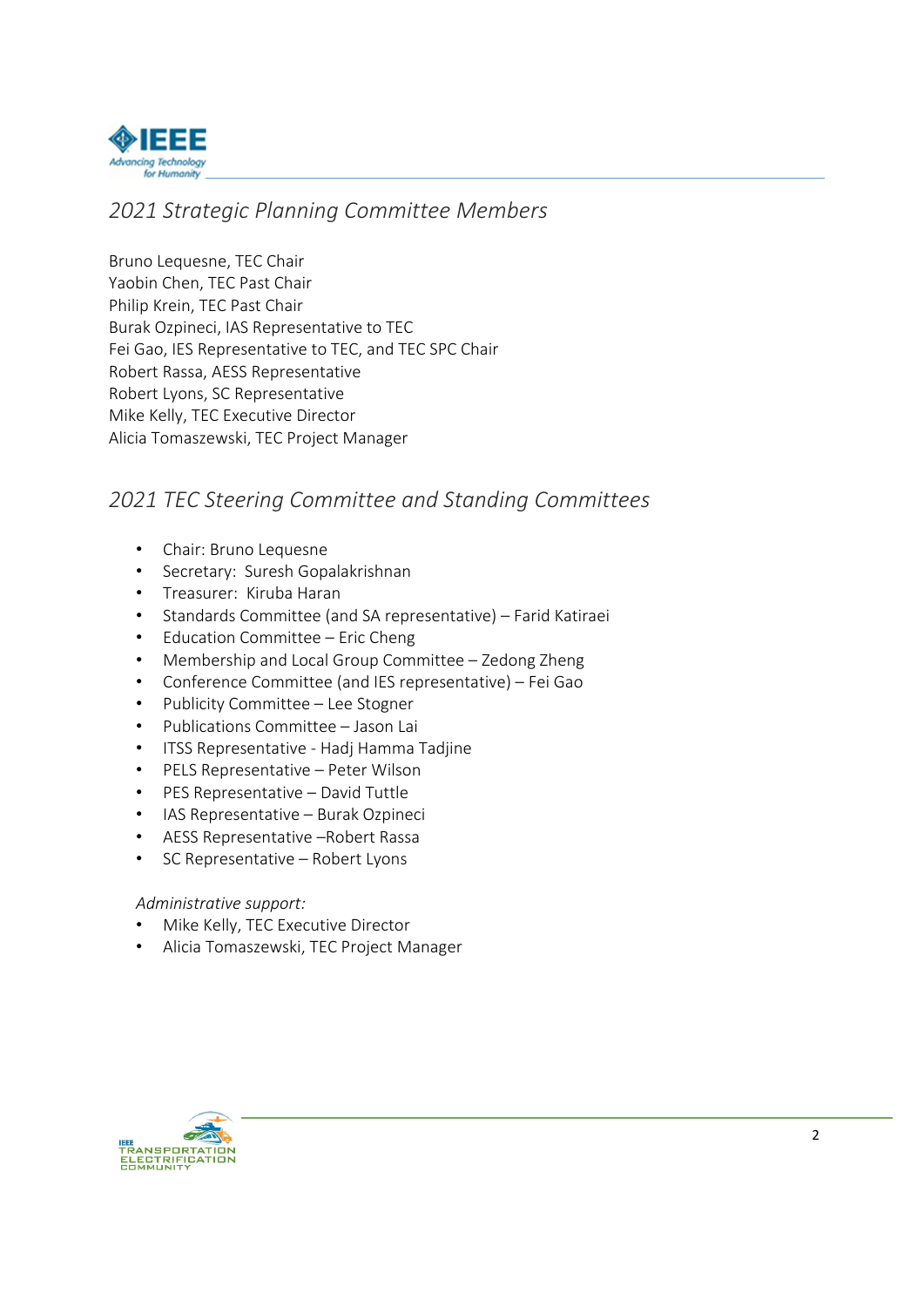

### *Strategic Planning Meetings*

### *Committee preparatory meetings:*

April, May, June, July and August 2021, 2 hours each.

### *Official meetings:*

- 1) Meeting 1 (Sept. 20, 2021 2 hours):
	- Introductions and TEC current status
	- **Previous SPC meeting overview and progress**
	- "Brainstorming" of new or updated ideas, SWOT analysis
- 2) Meeting 2 (Sept. 27, 2021 2 hours):
	- Review of proposed goal and objectives
	- Individual goal formulation and sub-group discussions
- 3) Meeting 3 (Oct. 4, 2021 2 hours):
	- **Presentation of individual goal and objectives**
	- **P** Draft document preparation, next steps and timeline

### *Table of Contents*

Section I: Executive Summary Section II: History of TEC Section III: Purpose and Values Section IV: Current Status Section V: Current TEC‐Related Offerings Section VI: SWOT 2021 Section VII: Goals 2025

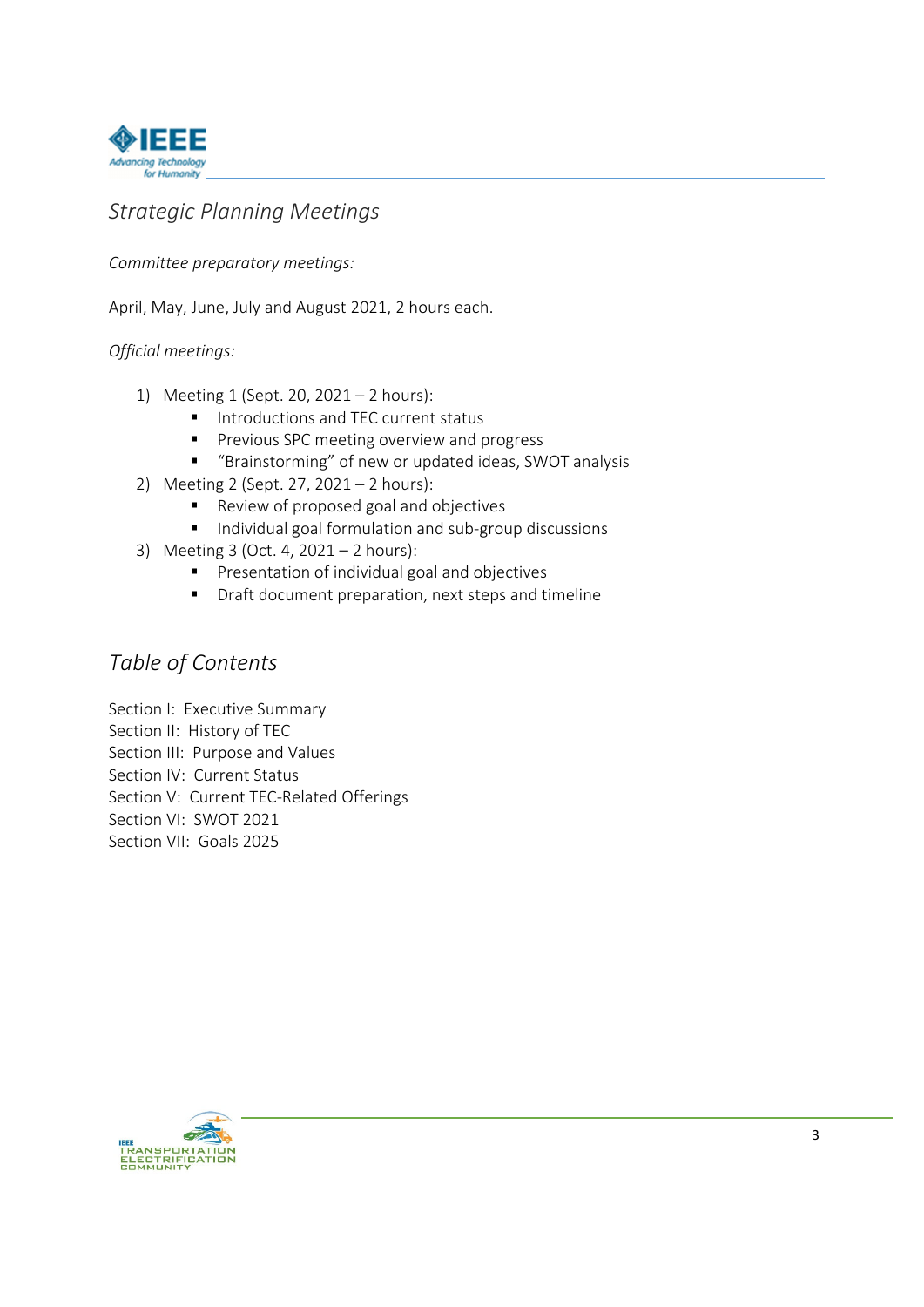

### *Section I: Executive Summary*

The IEEE Transportation Electrification Community (TEC) conducted a strategic planning meeting series during the weeks from September 20 to October 4, 2021, via online platform. The purpose was to hold interactive discussions around critical questions identified by TEC leadership and to cast an eye forward to how the Community and its future status can best position TEC to advance its mission on behalf of IEEE.

All discussions were designed to elicit ideas on how TEC can expand their focus to become better integrated and effective over the next four years. In particular, the future status evolution of the TEC has been discussed extensively.

TEC recognizes and encourages individual society contributions to offering or developing products within the field of TEC, especially when the scope is limited to a single operating unit or a combination of a few societies. However, there is room for enhanced coordination, and pan‐IEEE products that could be initiated or further developed within TEC. Over the next 4 years (2022‐ 2025), TEC plans to:

- 1) Move from Community to Council status within IEEE.
- 2) Enhance products and member benefits, by establishing education and webinar materials aimed at a broader public (industry practitioners, academics, and laypeople), in different languages, as well as reinforce its presence on social media and newsletters.
- 3) Grow in membership internationally and promote diversity by establishing technical committees, engaging young professionals and under‐represented groups to TEC conferences and activities.
- 4) Increase engagement of people from industry, government, standards bodies, and other professional bodies.

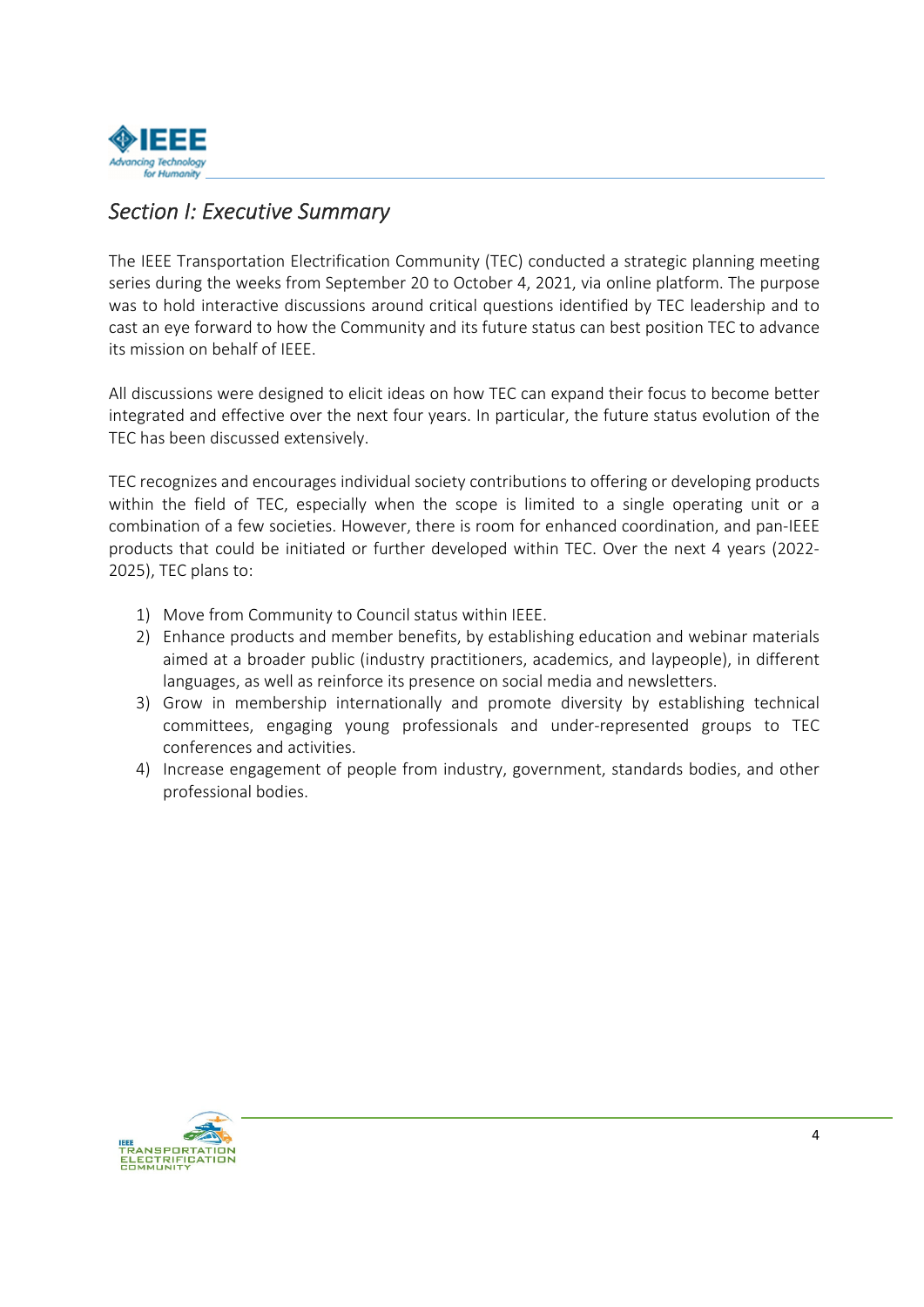

### Section II: History of TEC as the first pan-IEEE group in transportation

The IEEE Transportation Electrification Initiative (TEI), organized by the TAB Future Directions Committee, began functioning in 2012. As TEI, the group organized a couple of conferences focused on electric vehicles (IEVC, 2012 and 2013) and laid the groundwork for the transition to TEC. The IEEE Transportation Electrification Community (TEC) became an official entity in 2015, having been recommended for this status by the TAB Future Directions Committee. Since then, TEC has served as a "one voice" for Transportation Electrification external to IEEE. TEC has provided a platform to innovate, create and collaborate on all aspects of transportation electrification within IEEE. TEC members are IEEE OUs as well as individual members.

The following IEEE Operating Units are sponsors of TEC:

IEEE Aerospace and Electronic Systems Society IEEE Dielectrics and Electrical Insulation Society (starting 1 January 2022) IEEE Industrial Electronics Society IEEE Industry Applications Society IEEE Intelligent Transportation Systems Society IEEE Power and Energy Society IEEE Power Electronics Society IEEE Standards Association IEEE Systems Council

Consistent with its initial vision, TEC has acted as a supporter and coordinator of IEEE OUs working in this field. However, the transportation industry is moving at a pace which requires more than just coordination: it requires a leading entity addressing the needs of this industry. This new TEC strategic planning document reflects this fast-moving trend. Individual actions and their reasoning will be detailed here.

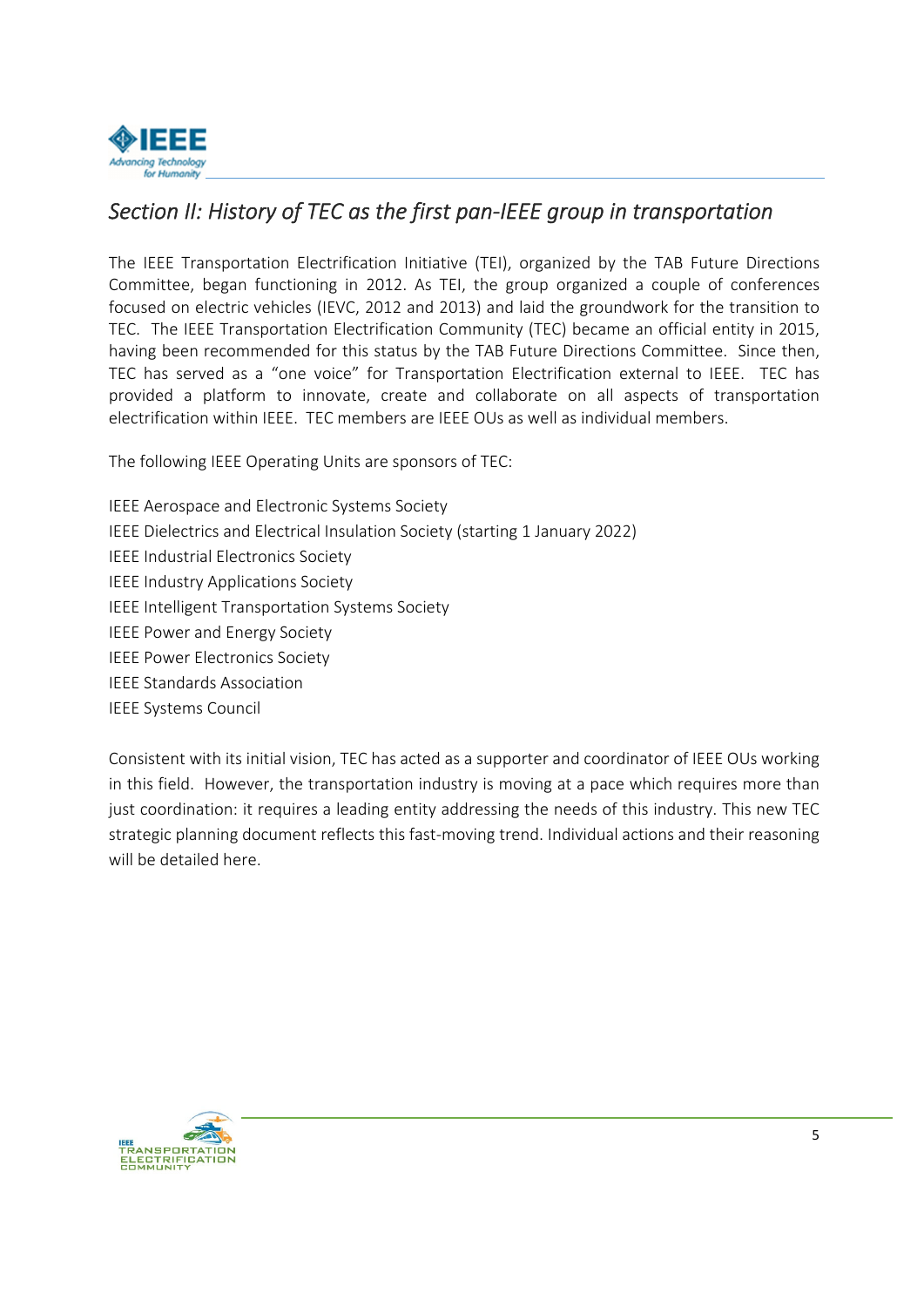

# *Section III: Purpose and Values*

The scope of the IEEE Transportation Electrification Community, as approved in 2015, is:

The IEEE Transportation Electrification Community discusses the technologies, organizations and projects that will enable the clean, connected and efficient transportation and vehicular systems of the future. Discussions include electric and hybrid cars and trucks, more-electric aircraft, electric rail and light rail systems, electric ships, off-road vehicle systems, and other forms of personal and mass more‐electric transportation. The community also discusses key enabling technologies, including batteries, battery charging and management, power electronics, electric motors and drives, networked vehicles, fuel cells, high‐power wireless power transfer, and other forms of energy storage. The community takes a leadership role in vehicle to grid (V2G) and grid interaction issues, IEEE Standards in transportation and vehicles, high‐performance electric traction, student electric vehicle competitions, and vehicle intelligence.

The IEEE Transportation Electrification Community (TEC) coordinates broad and focused activities throughout the IEEE in the growing electrification revolution across transportation domains, including advances in electric and hybrid cars, autonomous vehicles, more‐electric ships and aircraft, rail systems, off-road vehicles, personal transport, and the motive, storage, power grid, electronic intelligence, and control technologies that make them possible. TEC creates leadership, professional development, standards development, and other opportunities for practitioners, researchers, students, and all IEEE members interested in electric transportation.

Strategic Points and Affirmation of Purpose:

- ✓ TEC will be the "one voice" for transportation electrification (TE) external to IEEE
- ✓ Formalize ongoing effortsto support the TE community that the IEEE is committed to being a major influencer, technical knowledge repository, and standards leader for the electric vehicle and transportation industry globally.
- ✓ Provide a platform to innovate, create and collaborate on all aspects of transportation electrification.
- ✓ Solidify IEEE as a force for driving the transformation for clean, efficient, smart, connected and safe transportation.

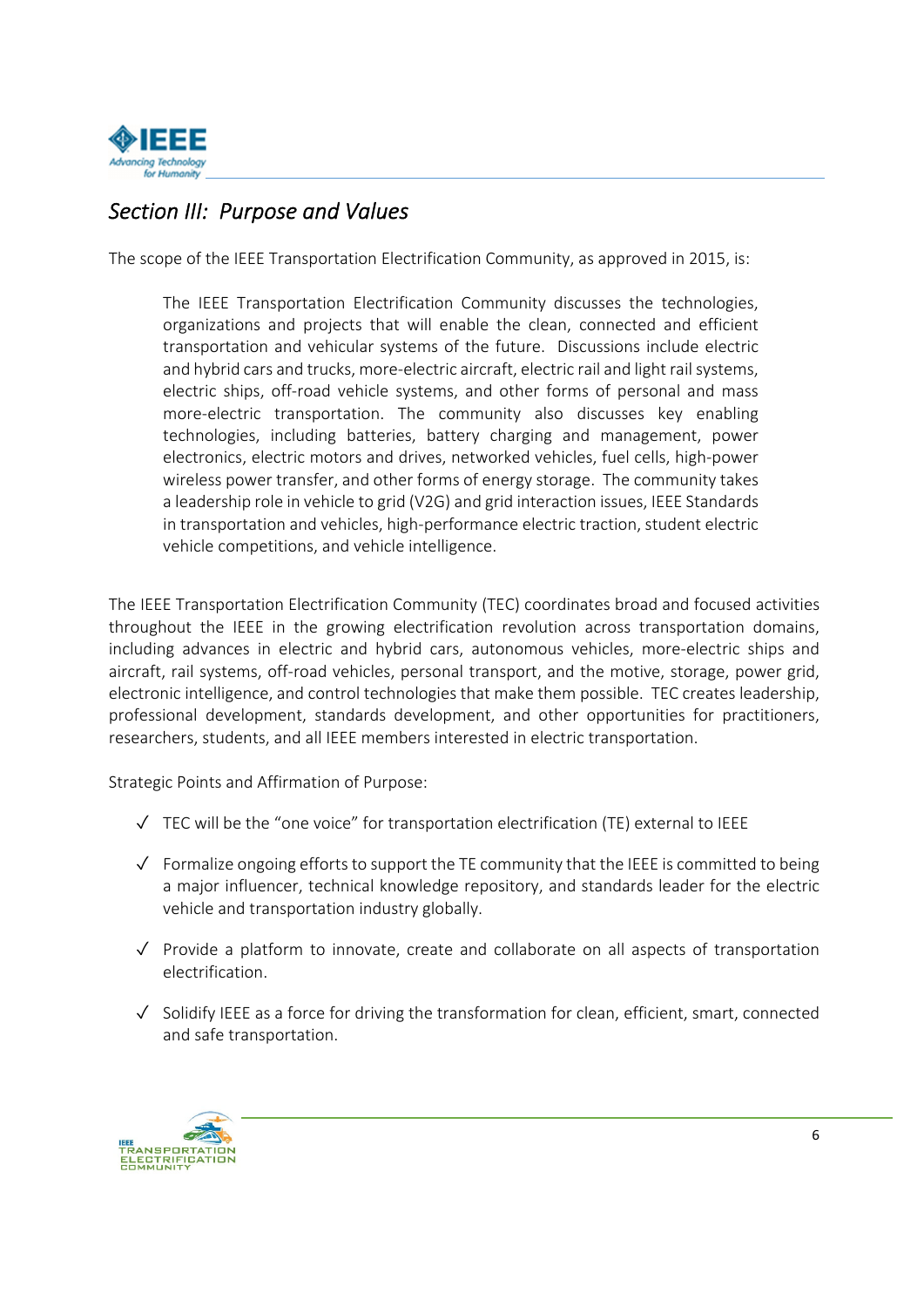

# *Section IV: Current Status*

#### Membership

TEC membership consists of IEEE units (societies, councils, other operating units) as well as individuals. Unit membership consists of 7 core members and 2 affiliate members:

• 7 core societies/OUs:



• 2 affiliated societies/councils:



Individual membership has experienced steady growth since inception until 2018. TEC instituted a participation fee for individual members that started in 2019. The historical trends are shown below:



*Note: Starting in 2019, TEC instituted a participation fee for individual members. The membership list was also updated by asking members to confirm their participation explicitly.* 

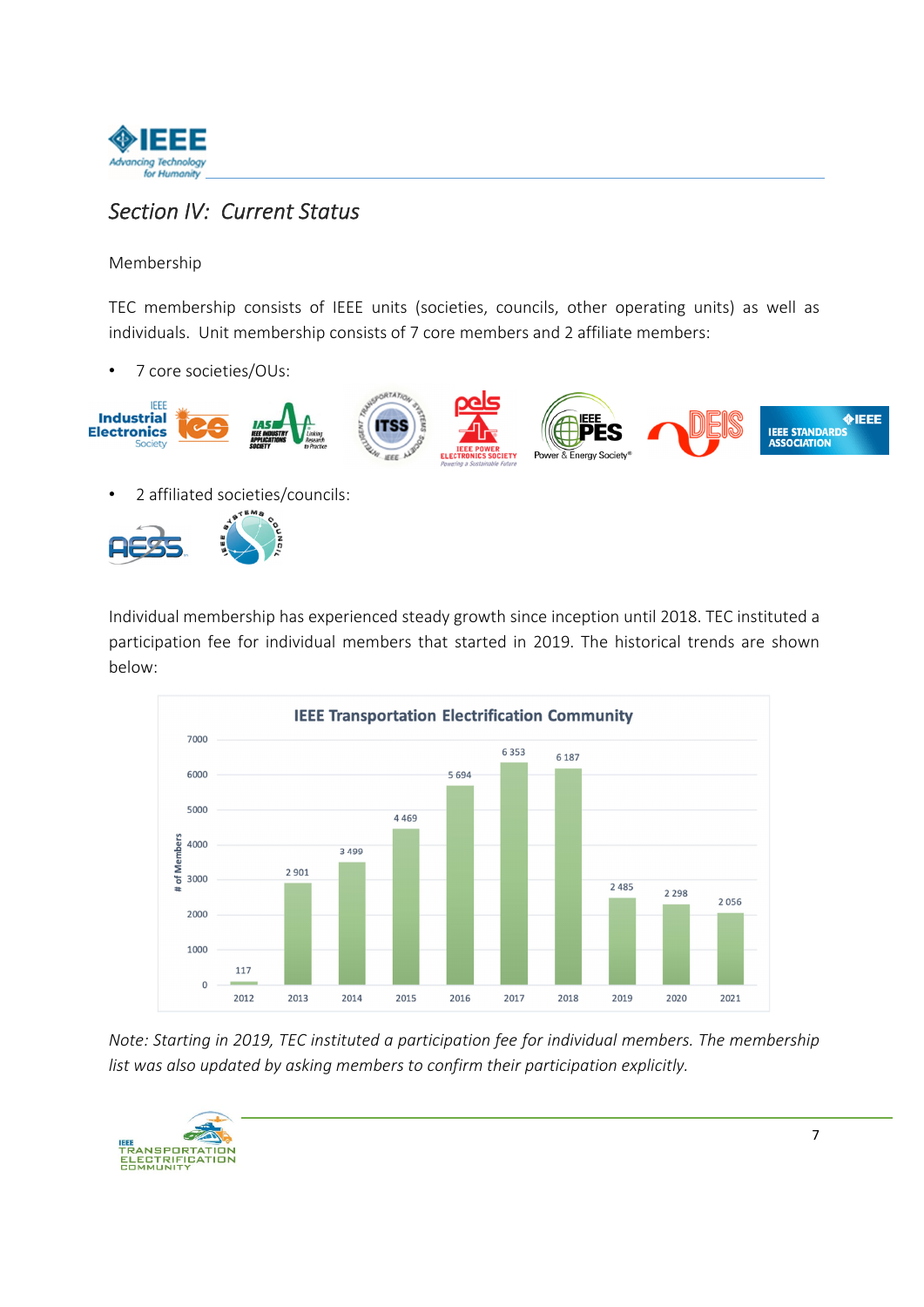

Considering membership details, three important observations can be made:

1. First, more than 17% of TEC individual members do not belong to any IEEE societies. This reveals an important opportunity for individuals to belong to an IEEE entity dedicated to transportation in general.







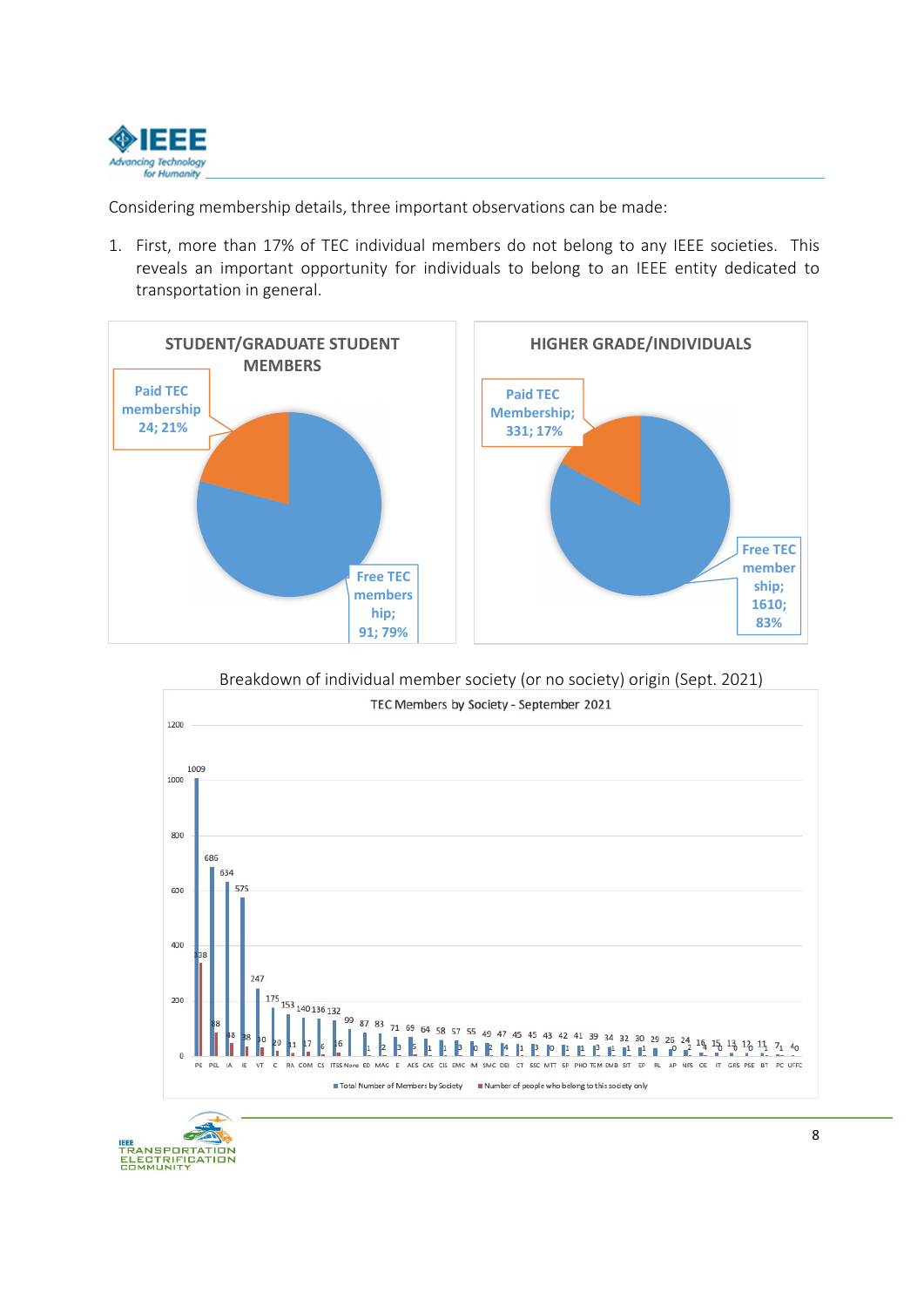



2. Secondly, TEC has a strong participation from industry: Based on membership data from the IEEE database as of September 17, 2021, the following is the breakdown of TEC members by line of business:

| Contact Employer Type<br>(Primary) | Count   | % of membership |
|------------------------------------|---------|-----------------|
| Not specified                      | 1 1 4 4 | 56%             |
| Industry                           | 550     | 27%             |
| Academia                           | 376     | 18%             |
| Government                         | 81      | 4%              |
| Other                              | 22      | 1%              |
| Total                              | 2 1 7 3 |                 |



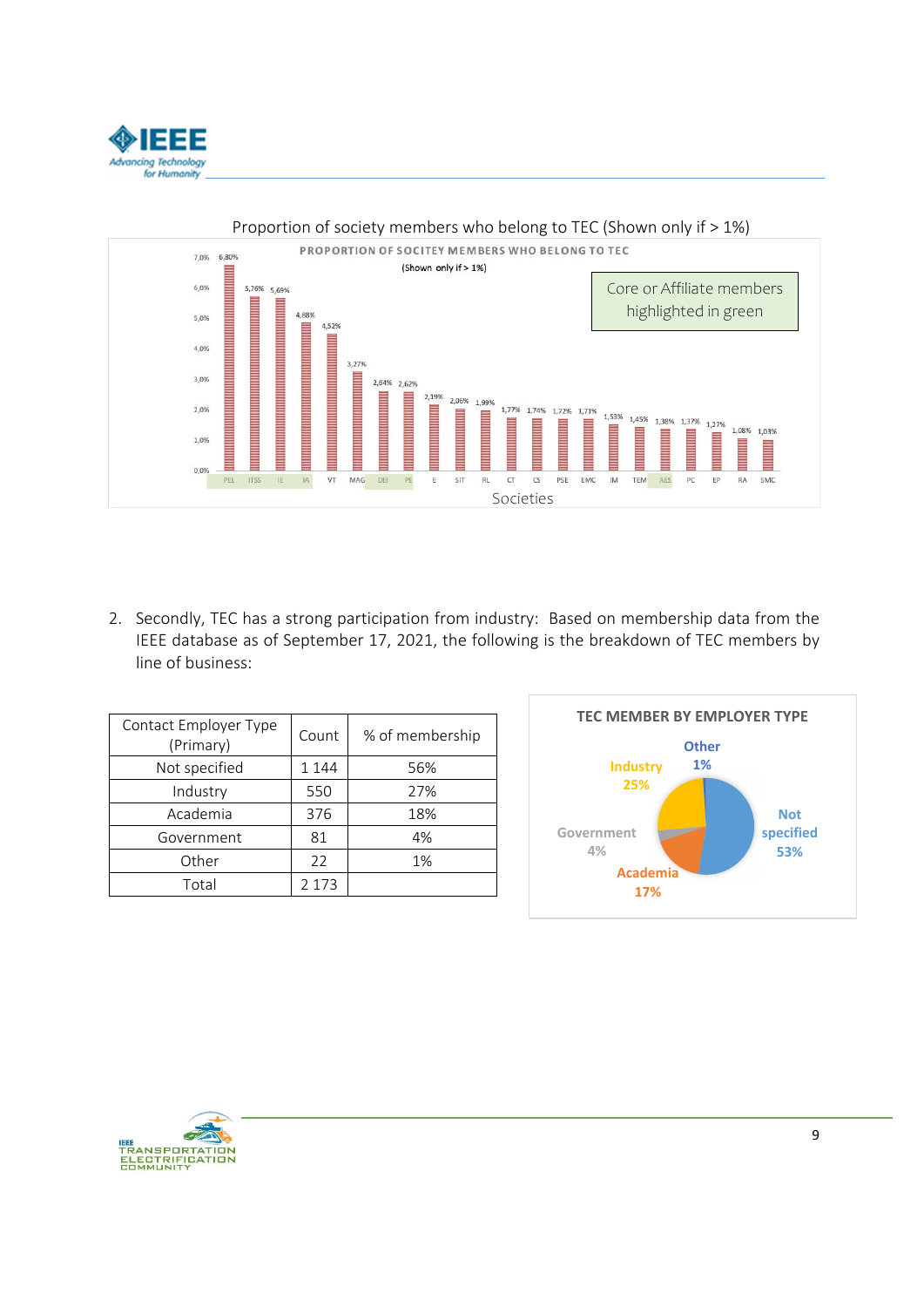

3. Graduate or student members represent now 6.5% (was 14% in 2017, when membership was free for anyone):



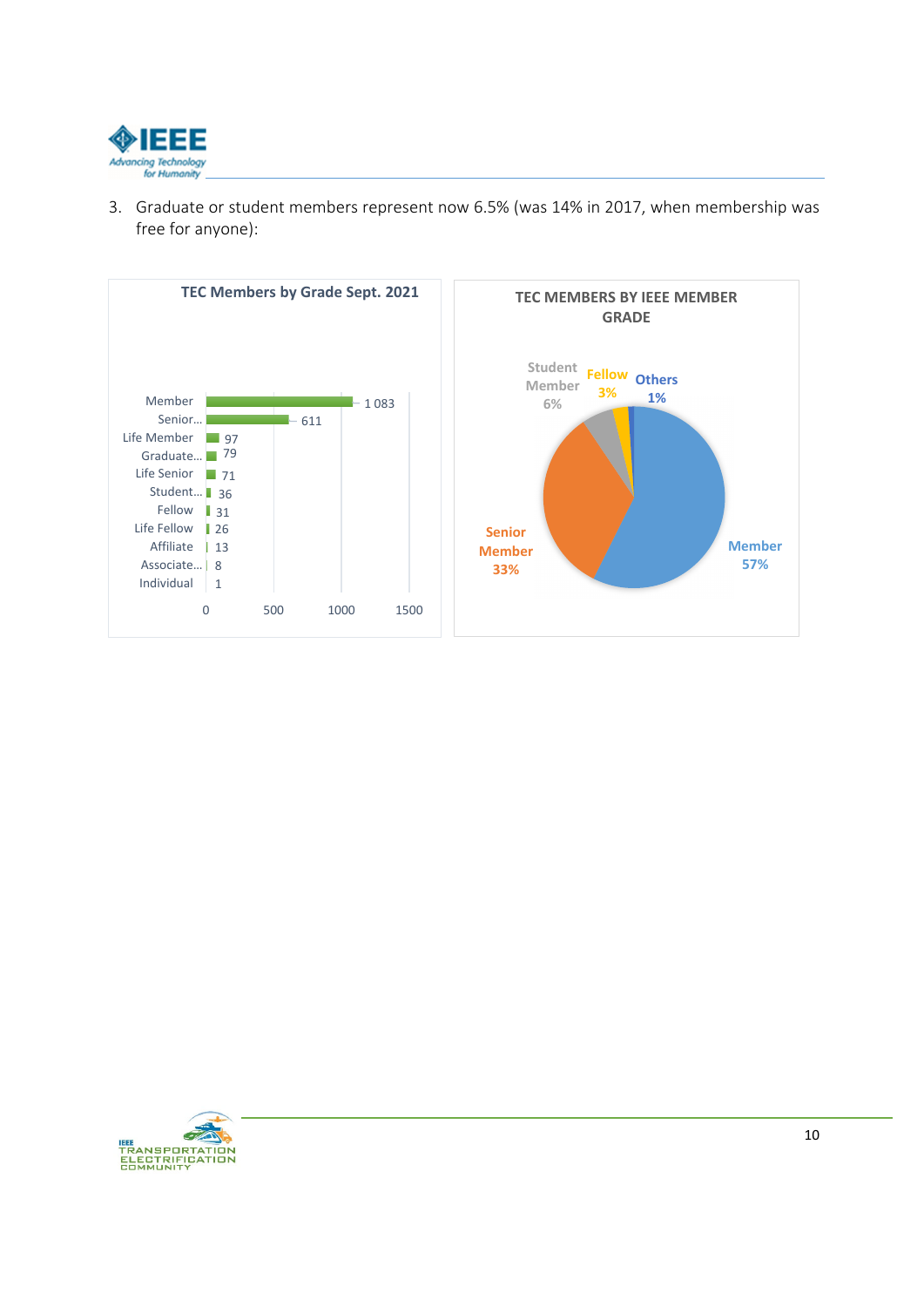

# *Section V: Current TEC‐Related Offerings*

TEC manages, directly or indirectly, a broad portfolio of offerings. "Direct offerings" refers to products managed or co-managed by TEC itself, while "indirect offerings" are managed by TEC member societies with TEC active in a support role.

Publications

- TEC eNewsletter: 4 online issues per year
- **Transactions: Supports core society products. Coordinating special issue of TTE with** AIAA/IEEE EATS in 2021

#### Conferences

- AIAA/IEEE EATS (Electric Aircraft Technologies Symposium) (40% Financial)
- **IFEE Symposium on Emerging Technology of Transportation Electrification (Technical)**
- Technical co-sponsor with other IEEE OUs for ESTS, ITEC NA, ITEC Asia-Pacific, ITEC India, in discussion with ESARS‐ITEC‐Europe, plans for VTECH in Latin America

#### Education

- Online tutorials (IEEE eLearning modules): 19 tutorials online, short course on aerospace electrification (with AIAA)
- Webinars: 5 in 2019, 11 in 2020; 7 in 2021 including new series of virtual panels
- **Podcasts: 5 in 2020/2021**
- IEEE TEC Prize Ph.D. Thesis Talk 3 Min Ph.D. Challenge
- Other events: Student competitions; IEEE TryEngineering Tuesday: Electric Vehicles

#### Membership

- "Chapters" in the form of Local Groups: a TEC Group in Beijing in 2019, more are planned
- **Women in Transportation Electrification (WITEC)**

#### **Standards**

- **SURICE** standards in transportation
- Several high priority fields identified in 2021
- approaching other organizations for possible cooperation: AIAA, ASTM, SAE

#### Publicity and promotion

- Website, social media, etc.
- **TEC Career Center**
- **TEC Flipboard Magazine**

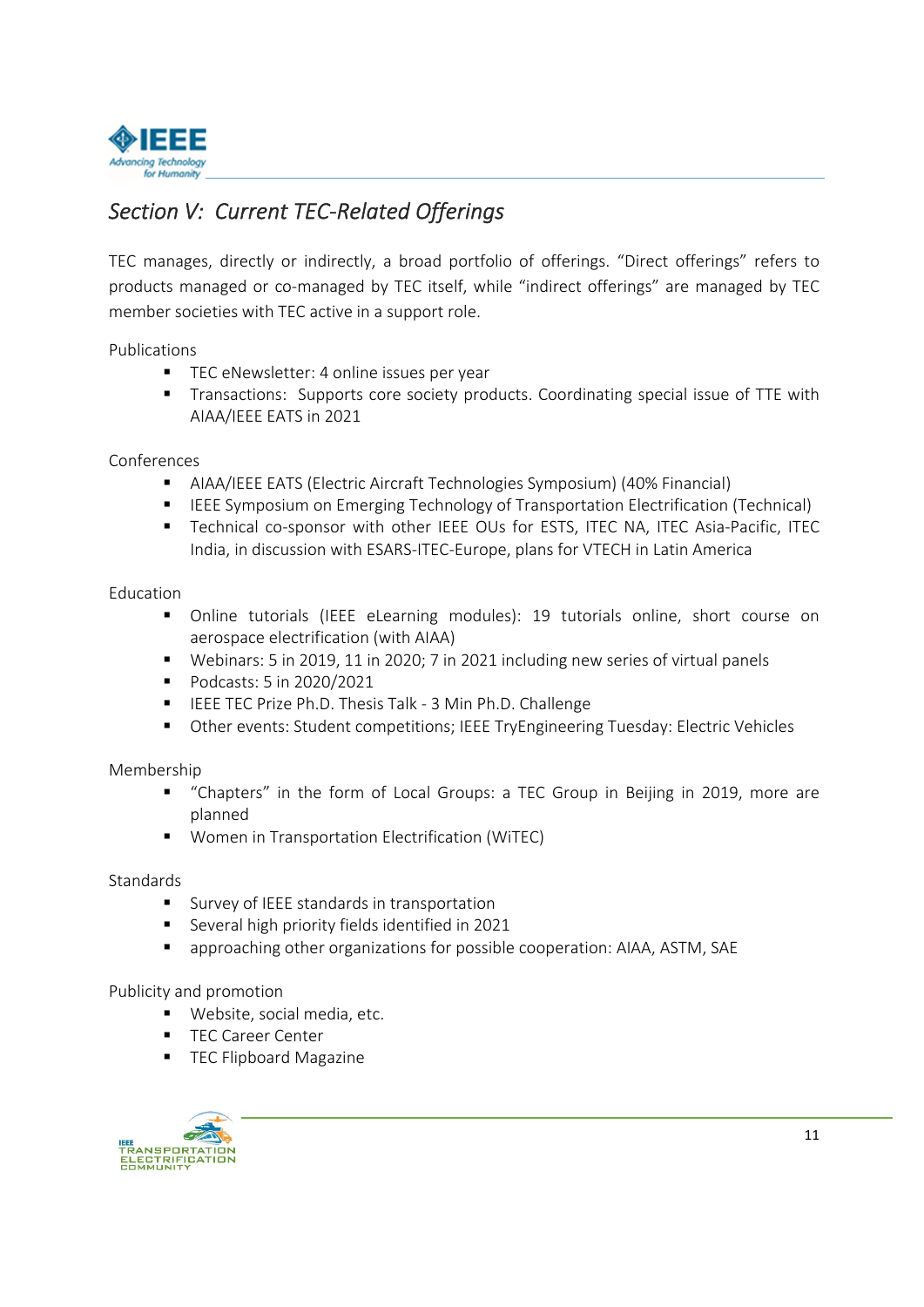

# *Section VI: SWOT (2021)*

The table below shows the overall SWOT analysis as produced by a survey of the TEC Steering Committee in September 2021.

| <b>Strengths</b><br>One voice within IEEE and for associations /<br>companies outside IEEE<br>Clear products offering and dynamic contents<br>$\bullet$<br>update<br>Strong governing structure and involvement of<br>$\bullet$<br>sponsors OUs<br>Paying members<br>Popular webinars<br>Proven engagement building (e.g. AIAA)<br>Expanding into some rapid TE growth areas                                                                                                                                    | Weaknesses<br>Relatively low visibility across IEEE societies<br>and members<br>Low interaction with TE related technical<br>٠<br>committees of our sponsoring IEEE OUs<br>Modest geographical diversity<br>$\bullet$<br>Not enough joint activities with own sponsors<br>$\bullet$<br>Financial position does not have a continuing<br>$\bullet$<br>base, except for sponsor support<br>Limitations on standards leadership<br>٠ |
|-----------------------------------------------------------------------------------------------------------------------------------------------------------------------------------------------------------------------------------------------------------------------------------------------------------------------------------------------------------------------------------------------------------------------------------------------------------------------------------------------------------------|-----------------------------------------------------------------------------------------------------------------------------------------------------------------------------------------------------------------------------------------------------------------------------------------------------------------------------------------------------------------------------------------------------------------------------------|
| Opportunities<br>Massive TE growth: growing need for IEEE<br>leadership<br>Help to create synergy in TE areas across IEEE,<br>with the engagement of sponsoring OUs<br>Act as an "IEEE federation" for TE related<br>conferences, online contents, etc.<br>Reach<br>out<br>internal<br>external<br>− to<br>and<br>organizations on behalf of IEEE in TE<br>Bridge the world in the field of TE as<br>$\bullet$<br>technology expands globally (especially China)<br>Standards development<br>Creation of awards | <b>Threats</b><br>TEC financial status has a limited base<br>$\bullet$<br>Risk if TE products compete with products<br>$\bullet$<br>IEEE OUs, like conferences,<br>from<br>our<br>magazines, etc. rather than complementing or<br>coordinating with them<br>Outside organizations jumping<br>- TE<br>into<br>leadership gaps where IEEE has relevant<br>activities                                                                |

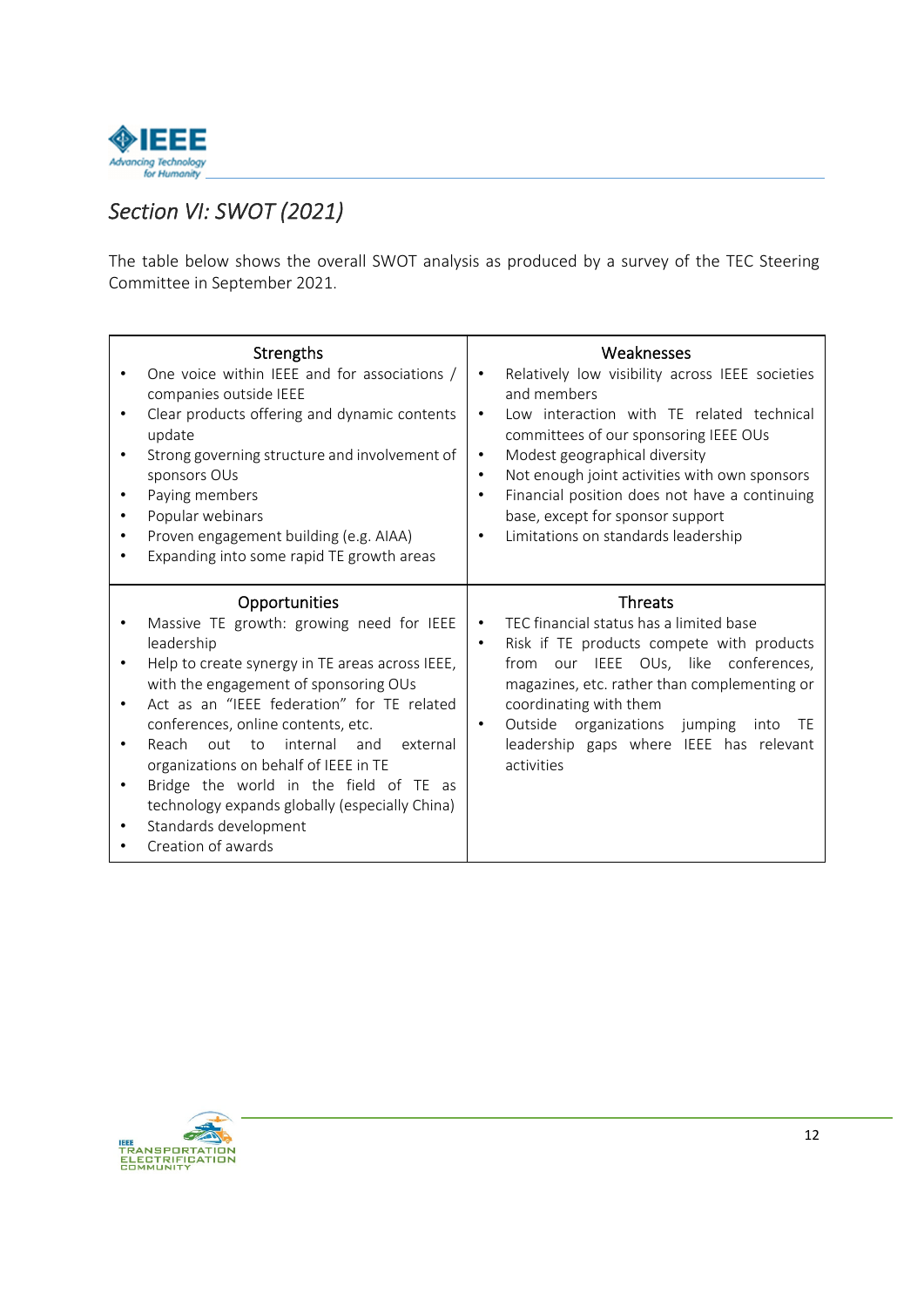

# *Section VII: Goals 2025*

The main ideas presented during 2021 TEC Strategic & Planning Committee (SPC) meetings can be grouped under 3 pillars:

| 1. New status                                                                                                                                                                                                                                                                                                                                                                                                                                                                                                                                                       | 2. New products                                                                                                                                                                                                                                                                                                                                                                                                                                                                                                                                                                                                                       | 3. New members                                                                                                                                                                                                                                                                                                                                                                                                                                                                                                                                            |  |  |
|---------------------------------------------------------------------------------------------------------------------------------------------------------------------------------------------------------------------------------------------------------------------------------------------------------------------------------------------------------------------------------------------------------------------------------------------------------------------------------------------------------------------------------------------------------------------|---------------------------------------------------------------------------------------------------------------------------------------------------------------------------------------------------------------------------------------------------------------------------------------------------------------------------------------------------------------------------------------------------------------------------------------------------------------------------------------------------------------------------------------------------------------------------------------------------------------------------------------|-----------------------------------------------------------------------------------------------------------------------------------------------------------------------------------------------------------------------------------------------------------------------------------------------------------------------------------------------------------------------------------------------------------------------------------------------------------------------------------------------------------------------------------------------------------|--|--|
| New Transportation Electrification<br>Council: Building IEEE's next massive<br>megatrend                                                                                                                                                                                                                                                                                                                                                                                                                                                                            | TEC's own conferences, publications<br>and online media contents                                                                                                                                                                                                                                                                                                                                                                                                                                                                                                                                                                      | Broader membership with<br>underrepresented groups, young<br>professionals, strong industry base,<br>early career researchers, etc.                                                                                                                                                                                                                                                                                                                                                                                                                       |  |  |
| <b>Key Strategies</b>                                                                                                                                                                                                                                                                                                                                                                                                                                                                                                                                               |                                                                                                                                                                                                                                                                                                                                                                                                                                                                                                                                                                                                                                       |                                                                                                                                                                                                                                                                                                                                                                                                                                                                                                                                                           |  |  |
| 1.1 Identify potential member<br>societies, propose to TAB to<br>become a council, review TEC<br>field of interest<br>1.2 Help IEEE to achieve leadership<br>in TE. Coordination of IEEE<br>activities<br>1.3 Participation in relevant<br>standards. Address compliance<br>and verification, work with<br>government bodies<br>1.4 Enhance existing relevant<br>products and establish new<br>ones that open new market<br>opportunities<br>1.5 Formulate business model for<br>financial stability<br>1.6 Establish a clear ongoing<br>strategic planning process | 2.1 Establish education and webinar<br>materials for general/technical<br>public with different languages<br>2.2 TEC Newsletter with invited<br>overview article type, be<br>indexed in IEEE Xplore<br>2.3 More social media contents and<br>advertisement<br>2.4 Development of publication and<br>opportunities (new products,<br>$etc.$ )<br>2.5 More activities like e-learning,<br>Master/PhD talk, student<br>competition<br>2.6 Increase engagement of<br>industry people to the<br>conferences<br>2.7 Start focused workshops or<br>(executive) roundtable events<br>2.8 Identify standard and<br>certification opportunities | 3.1 Establish technical committees,<br>working groups, chapters to<br>engage individuals and<br>members<br>3.2 Increase membership numbers<br>3.3 Encourage young professionals<br>to attend the TEC conferences<br>3.4 Attract more WIE (WITEC)<br>members by offering more<br>service and professional<br>activities<br>3.5 Attract more industry people<br>from other professional bodies<br>and all transportation<br>modalities<br>3.6 Consider geographical diversity<br>and other under-represented<br>groups<br>3.7 DL series program development |  |  |

### 2022‐2025 Goals summary

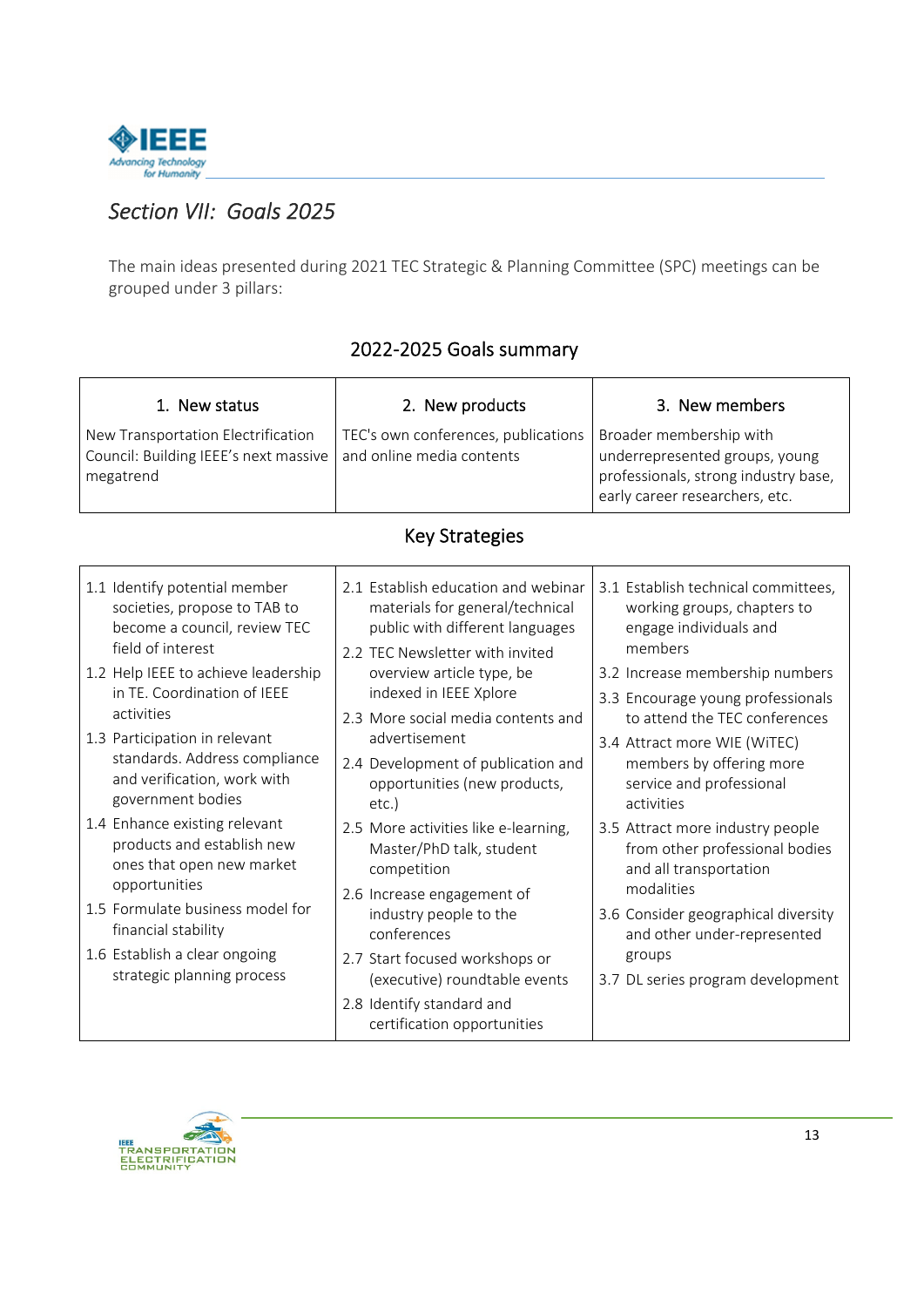

| <b>Strategic Goals</b>                                                                                                                                                                                                       | <b>Targeted Timeline</b> |
|------------------------------------------------------------------------------------------------------------------------------------------------------------------------------------------------------------------------------|--------------------------|
| New Transportation Electrification Council: Spearheading IEEE's next<br>1.<br>megatrend                                                                                                                                      |                          |
| 1.1 Identify potential member societies, propose to TAB to become Short term<br>a council, review TEC field of interest                                                                                                      |                          |
| Potential advocate OUs meetings at end 2021 and early<br>2022                                                                                                                                                                |                          |
| 1.2 Help IEEE to achieve leadership in TE. Coordination of diverse<br>but so far separate IEEE activities to establish central IEEE role<br>electrification<br>transportation<br>and PoC for external<br>in<br>organizations | Long term                |
| Leadership in systems aspects of massive energy<br>transition from fuel to electric transport                                                                                                                                |                          |
| TEC has a well-established track record, operating in a<br>coordination and collaboration role in the field                                                                                                                  |                          |
| Provide more coordination among the multiple Societies<br>that engage in TE                                                                                                                                                  |                          |
| 1.3 Participation in relevant standards. Address compliance and<br>verification, work with government bodies                                                                                                                 | Medium to long<br>term   |
| As a Council, TEC can participate in standards<br>development with supports from IEEE SA                                                                                                                                     |                          |
| 1.4 Enhance one or more existing relevant products and establish<br>new ones that open new market opportunities                                                                                                              | Short to Medium<br>term  |
| 1.5 Formulate business model that leads to financial stability within<br>three years after Council approval                                                                                                                  | Short term               |
| 1.6 Establish a clear ongoing strategic planning process<br>Target 2022 TAB meetings, and status transition in 2023                                                                                                          | Short term               |
| 2. Enhance products and member benefits                                                                                                                                                                                      |                          |
| 2.1 Establish education and webinar materials aimed at the general<br>public. Explore offerings in various languages. Expand current<br>technical webinars, tutorials, and short courses                                     | Short to Medium<br>term  |
| Show people the electric transportation experience                                                                                                                                                                           |                          |
| Courses on various topics (WPT, drive, security,<br>charging, energy storage, retrofit, EV design, space<br>vehicles, autonomous vehicles, etc.)                                                                             |                          |

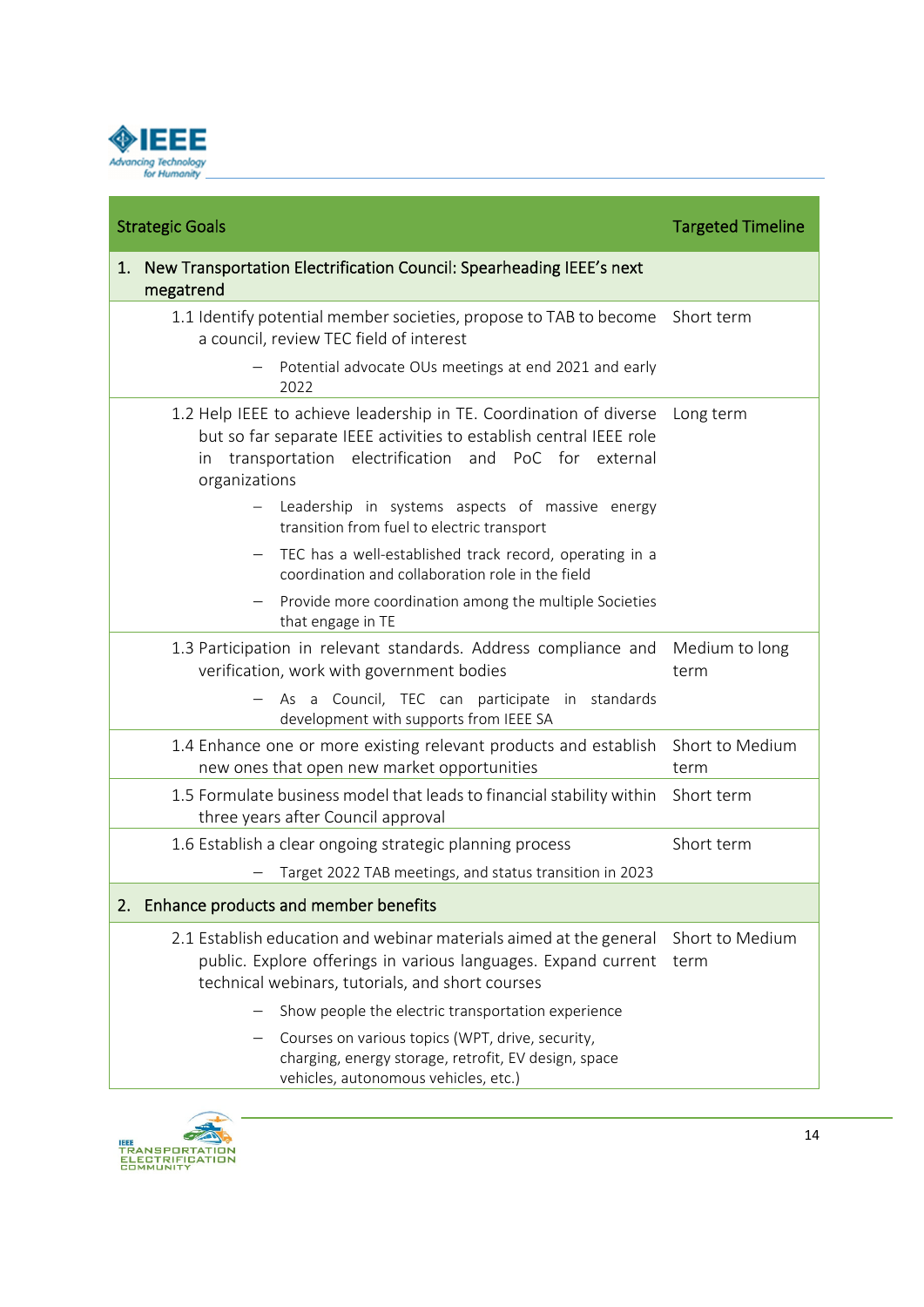

| Newsletter<br>with invited overview<br>article<br>2.2 TEC<br>types.<br>Target indexing in IEEE Xplore                                                               | Short to Medium<br>term |  |
|---------------------------------------------------------------------------------------------------------------------------------------------------------------------|-------------------------|--|
| Special attention to be paid on not too technical articles,<br>to be distinguished from transactions type papers                                                    |                         |  |
| 2.3 More social media contents and advertisement<br>Medium term                                                                                                     |                         |  |
| 2.4 Development of publication and opportunities (new products,<br>$etc.$ )                                                                                         | Medium to long<br>term  |  |
| Need to be coordinated with potential new TEC status                                                                                                                |                         |  |
| Council status opens new possibilities on magazine and<br>journal type publication                                                                                  |                         |  |
| 2.5 More activities like e-learning, Master/PhD talk, student<br>competition                                                                                        | Short to Medium<br>term |  |
| 2.6 Increase engagement of industry people to the conferences                                                                                                       | Medium term             |  |
| 2.7 Start focused workshops or (executive) roundtable events<br>start with a plan for 1 to 2 events per year                                                        | Short to Medium<br>term |  |
| 2.8 Identify standard and certification opportunities: Charging,<br>autonomous vehicles, mobility as a service, etc.                                                | Short to Medium<br>term |  |
| start with ICAIDs on specific topics, and lend support for                                                                                                          |                         |  |
| existing initiatives from IEEE SA and other OUs                                                                                                                     |                         |  |
| Membership growth and diversity<br>3.                                                                                                                               |                         |  |
| 3.1. Establish technical committees, working groups, chapters, and<br>other direct ways to engage individuals and individual members                                | Short to Medium<br>term |  |
| Create new chapters / joint chapters with TEC sponsors                                                                                                              |                         |  |
| Create technical committees with focus and interests of<br>a specific technical field                                                                               |                         |  |
| 3.2. Increase membership numbers, Keep paid TEC members when<br>transition to a council                                                                             | Medium term             |  |
| 3.3. Encourage young professionals to attend the TEC conferences                                                                                                    | Short to Medium         |  |
| Provide opportunities of travel grants or other financial<br>supports                                                                                               | term                    |  |
| 3.4. Attract more WIE (WITEC) members by offering more service and<br>professional<br>dedicated<br><b>WITEC</b><br>activities (e.g.<br>panels<br>in<br>conferences) | Short term              |  |
| Focus on personal development of women members                                                                                                                      |                         |  |

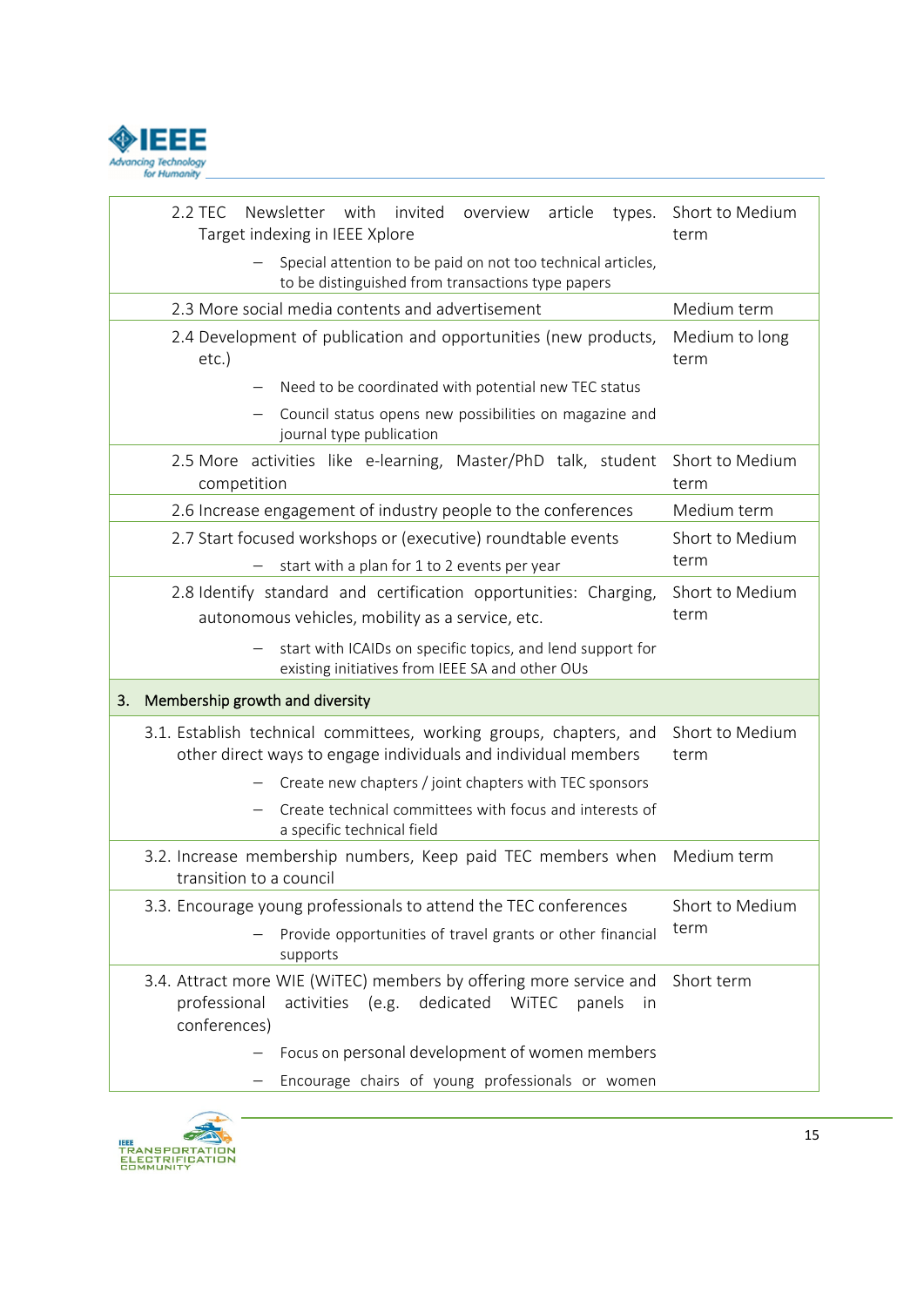

| engineers from other core societies to join TEC and work<br>in synergy                                                                                                   |             |
|--------------------------------------------------------------------------------------------------------------------------------------------------------------------------|-------------|
| 3.5. Attract more industry people from other professional bodies (SAE, Long term<br>ACM, etc.) and from all transportation modalities (rail, marine,<br>aerospace, etc.) |             |
| 3.6. Consider geographical diversity and other under-represented Short to Medium<br>groups                                                                               | term        |
| - Add new dedicated section in TEC operation manual and<br>bylaws                                                                                                        |             |
| 3.7. Distinguished Lecturer series program development                                                                                                                   | Medium term |
| - Re-activate TEC DL program (stopped in the past due to<br>financial issue)                                                                                             |             |

### Rationale for progression to Council:

The Transportation Electrification Community can do much more as a Council. Transportation electrification is one of the most rapidly expanding IEEE fields in many years:

- Automotive Battery Electric Vehicle sales increased 40% in US in 2020, EV/PHEV sales are at 85% in Norway, 12% in China, and there are literally dozens of startup companies involved today
- Aircraft: dozens of new startup companies and some regulars are developing battery‐powered aircraft, many with hydrogen fuel
- Fleets: Amazon has ordered 100,000 electric delivery vans; many companies are developing the capability, many of which are autonomous
- Ships: There are transformative changes in such applications as ferries (in Norway for instance), around ports, and also for smaller, pleasure crafts for instance.
- We see the need for a Journal focused on electrification in the transportation industry o Technical Communities cannot have a publication; Councils can.

As a Council, TEC can:

- Have Chapters across the world for IEEE members interested in electrification
- Provide more coordination among the multiple Societies that engage in technology relevant to the field
- Initiate focused Conferences with member Societies in the field
- $\bullet$  Initiate a new Journal perhaps Open Access on electrification in the transportation industry
- Participate in standards development
- $\bullet$  Initiate awards in the field